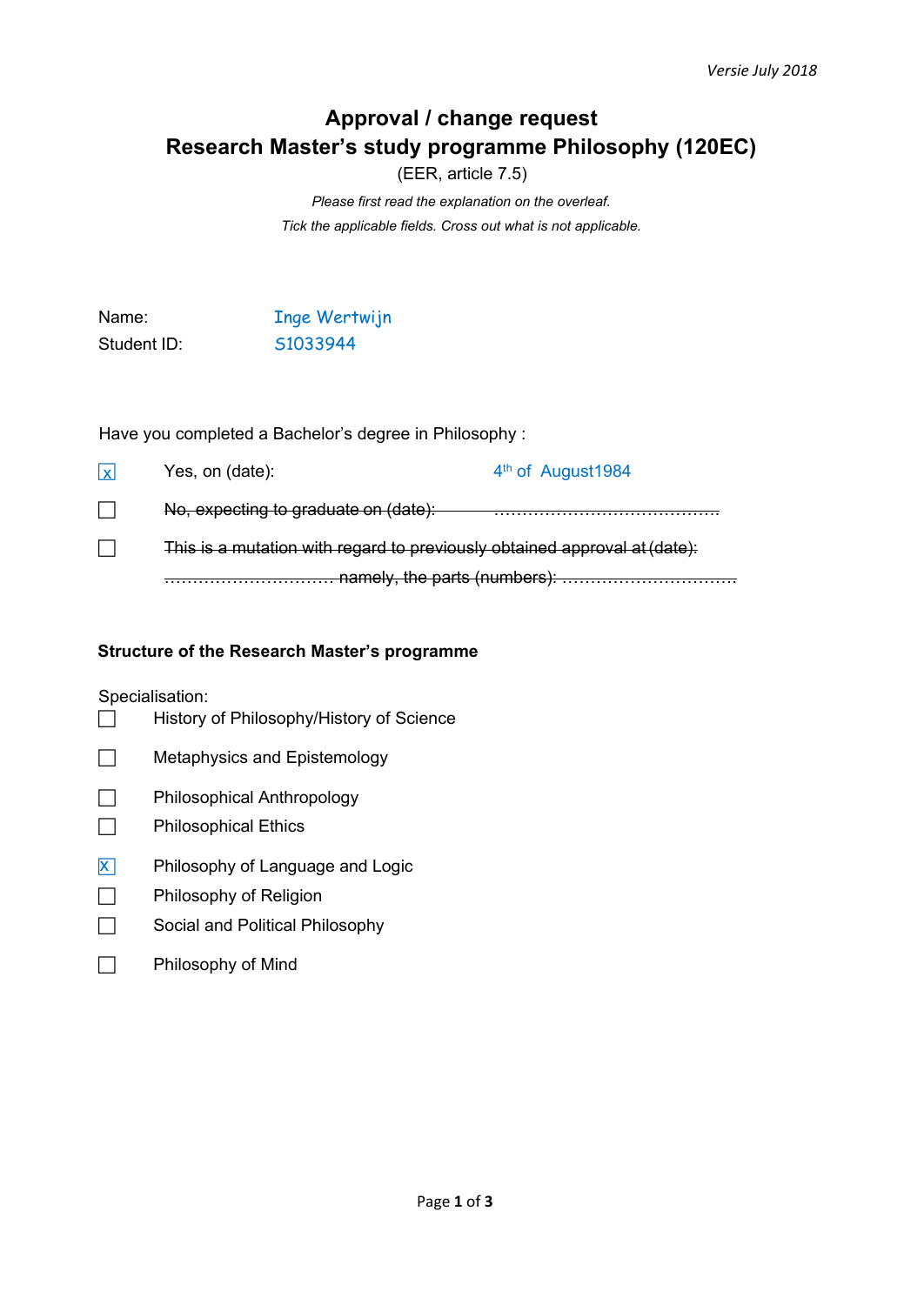|                | Programme part            | <b>Course title</b>                               |                                | EC                     | <b>EC</b> req |
|----------------|---------------------------|---------------------------------------------------|--------------------------------|------------------------|---------------|
| $\mathbf{1}$   | Methods and skills        | Methods and skills 1                              | FTR-FIRM-MS-01                 | $10*$                  | 10            |
| $\overline{2}$ | <b>Methods and skills</b> | Methods and skills 2                              | FTR-FIRM-MS-02                 | $10*$                  | 10            |
| 3              | Research seminar          | Philosophy of mind and language                   | FTR-FIRM-PML-01                | $10*$                  | 10            |
|                | (specialization)          |                                                   | 2019                           |                        |               |
| 4              | Research seminar          | Philosophy of mind and language                   | FTR-FIRM-PML-02<br>2019        | $10*$                  | 10            |
| 5              | Research seminar          | Advanced topics in the<br>$\mathbf{a}$ .          | FTR-EXT-FI002<br>a.            | $6*$                   | 10            |
|                |                           | philosophy of language                            | (UVA)                          | $6*$                   |               |
|                |                           | Computational literary studies<br>$b_{1}$         | FTR-EXT-FI001<br>$\mathbf b$ . |                        |               |
|                |                           |                                                   | (UVA)                          |                        |               |
| 6              | Elective course           | Analytische filosofie 2                           | FTR-FIMA021                    | $10*$                  | 10            |
| $\overline{7}$ | Research seminar          | Philosophy of mind and language                   | FTR-FIRM-ML-02                 | $10*$                  | 10            |
|                | (specialization)          |                                                   | 2018                           |                        |               |
| 8              | Elective course           | Ethics for AI                                     | SOW-MKI67                      | $6*$<br>$\mathbf{a}$ . | 10            |
|                |                           | <b>Evolution and the Mind</b>                     | NWI-FFIL202A                   | b.3                    |               |
| 9              | Research essay            | Speech acts, collective acts and<br>common ground | FTR-FIRM-RE-01                 | 10                     | 10            |
| 10             | Thesis (research          |                                                   |                                | 30                     | 30            |
|                | proposal and              |                                                   |                                |                        |               |
|                | publishable article)      |                                                   |                                |                        |               |
|                | Total                     |                                                   |                                | 121                    | 120           |

## **Remarks**

(\*) = completed …………………………………………………………………………………..

Changed since 10-12-2019 (UVA courses changed because of Corona)

- Computational psycholinguistics replaced by Computational literary studies (UVA FTR-EXT-FI002)
- Philosophy, Science and Public Affairs replaced by Advanced Topics in the Philosophy of language (UVA FTR-EXT-FI002) & Evolution and the Mind (NWI-FFIL202A)

The Master's study programme above has been compiled by student and the supervising professor.

*Student's signature*

Date: 25-08-2020 Signature: …………………………….

*On behalf of the Research Master programme*

Professor's name: *prof. dr. L.B.W. Geurts*

Date: 7-12-2019 Signature: via email

*On behalf of the Examination Board of Philosophy, prof. dr. L.B.W. Geurts*

Page **2** of **3** Date: ………………………… Signature: …………………………….